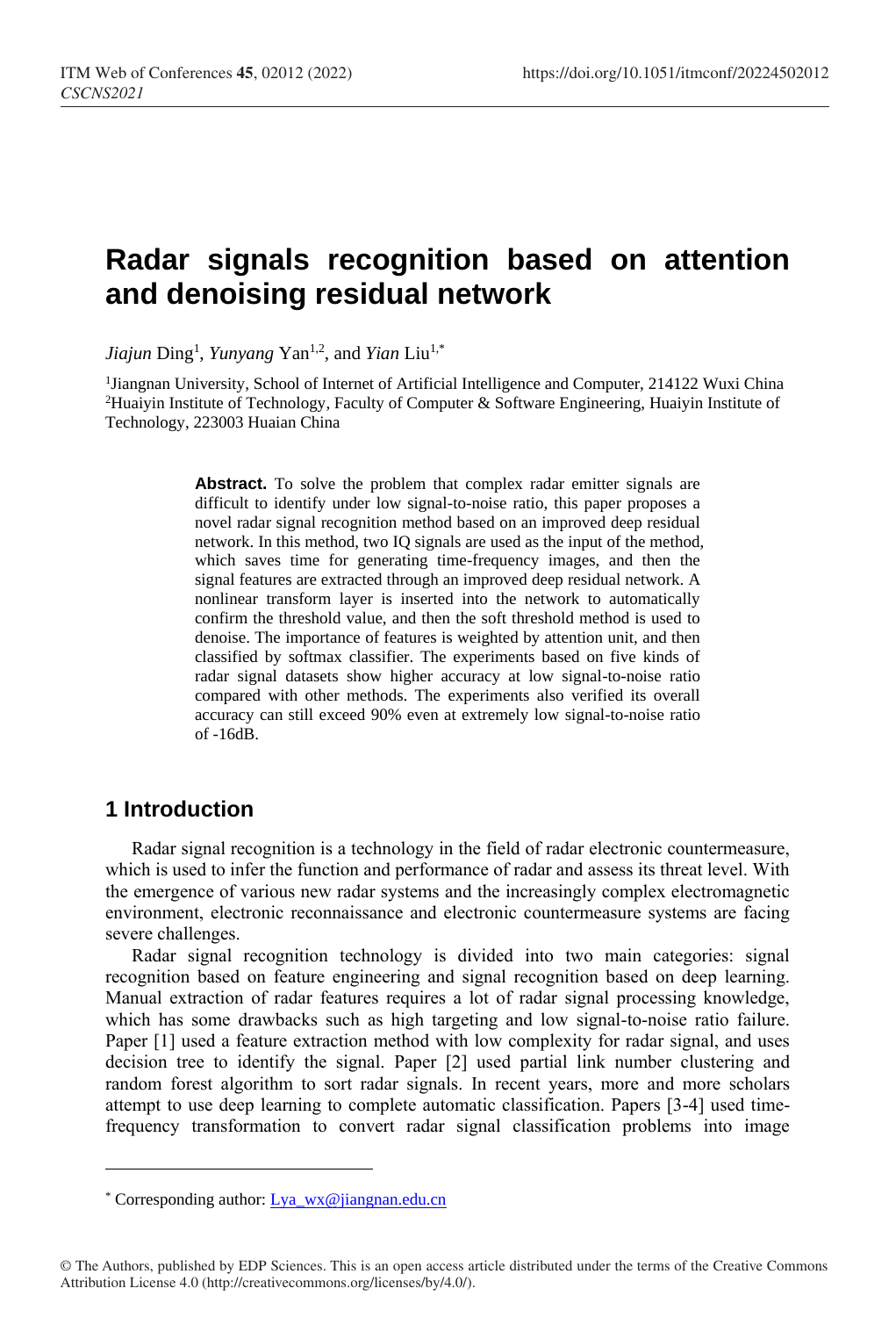classification, and then use improved convolution neural network or deep residual network [5] to identify different types of signals. However, these methods require a lot of preprocessing time and have poor real-time performance. Papers [6-7] used an improved convolution neural network and papers [8-10] used an improved residual network to input the radar signal directly as the network input, which eliminates the time to generate the image and has a good performance, but the recognition rate of the radar signal is not good at extremely low signal-to-noise ratio.

Thus, in order to enhance the feature learning ability of radar signal and achieve high recognition rate in high noise environment. And in order to solve the problem that some redundant and useless features are extracted when using deep residual network for feature extraction, resulting in the decline of recognition rate. This paper proposes a new twodimensional deep residual network with attention mechanism and soft thresholding denoising. The features are extracted from the two-dimensional radar signal after denoising and focusing on the key information in the extracted features.

### **2 Improved recognition algorithm**

#### **2.1 Denoising residual network**

Residual neural network is an improved convolutional neural network proposed by paper [5]. The network is composed of residual blocks, which simplify the network calculation through a "skip connection", and solve the problems of network degradation and gradient disappearance with the deepening of network layers. Its mathematical expression is shown in formula (1):

$$
H(x) = F(x) + x,\tag{1}
$$

Where x represents input,  $H(x)$  is the output, and the  $F(x)$  denotes residual mapping.

Usually, the intercepted radar signal contains a lot of noise. When using the soft thresholding algorithm to denoise, setting an appropriate threshold requires a lot of experience. The expression of soft threshold is shown in formula (2):

$$
y = \begin{cases} x - \tau & x > \tau \\ 0 & -\tau \le x \le \tau \\ x + \tau & x < \tau \end{cases}
$$
 (2)

Where y denotes the output, x is the input, and  $\tau$  indicates that the threshold is a positive number. Paper [11] proposed a deep residual shrinkage structure, which designed a small neural network to automatically learn the noise threshold of each channel and then use a soft threshold algorithm. Therefore, this paper integrates this structure as a denoising layer into the residual network to improve the feature learning ability of the residual network under low signal-to-noise ratio. The unit structure of the deep residual shrinkage network is shown in Figure 1. In the threshold learning network, the input vector takes the absolute value, and then through the global average pooling (GAP), the one-dimensional vector is obtained. Then, this one-dimensional vector is passed through the full connection layer twice to obtain the weight  $\zeta$  of each channel, and then a scalar  $\sigma$  with a range of (0,1) is obtained through the sigmoid activation function. Its mathematical expression is shown in equation (3):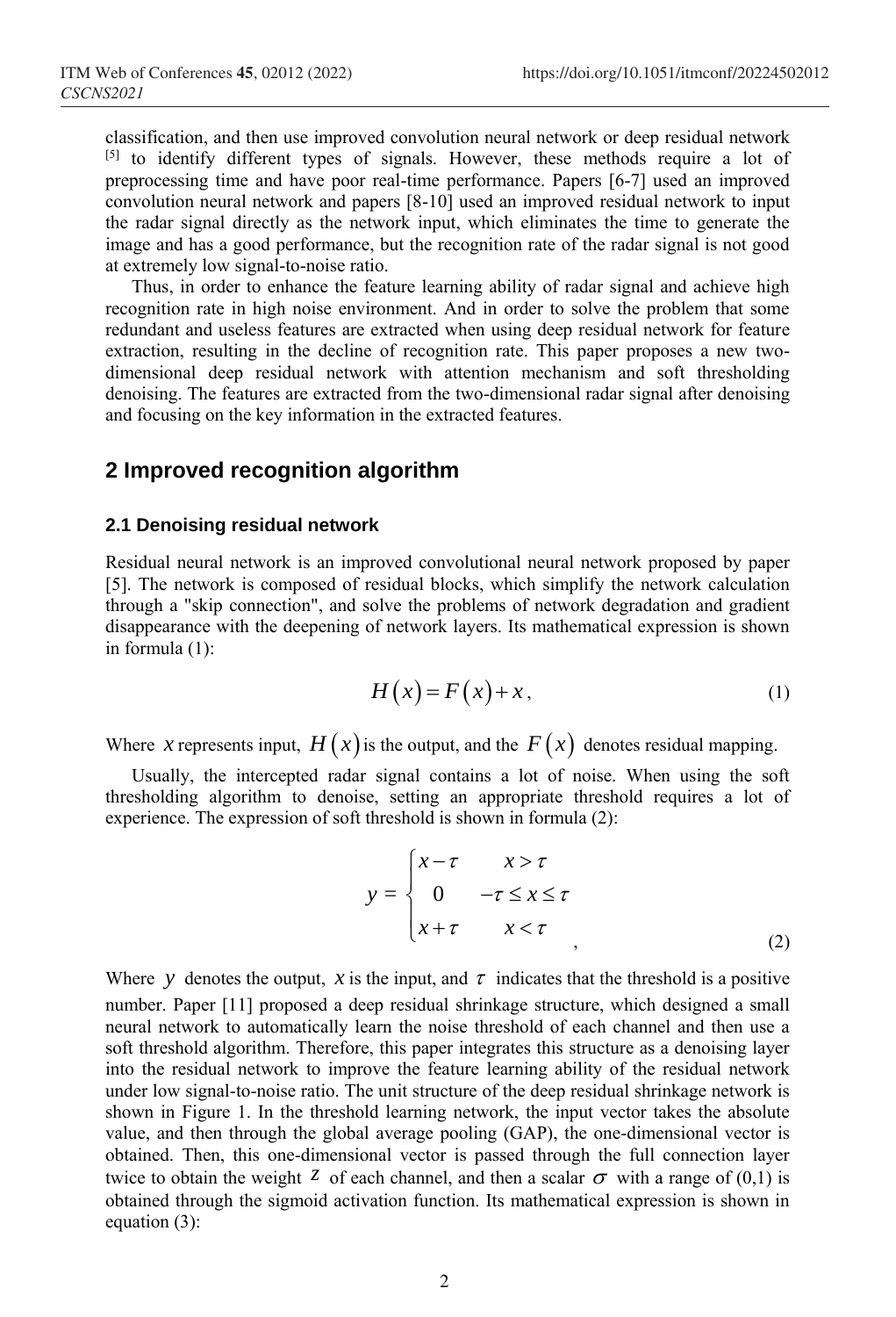$$
\sigma = \frac{1}{1 + e^{-z}}\tag{3}
$$

Finally, multiply  $\sigma$  by the average value of GAP result  $x_{i,j,c}$  to obtain the soft threshold value  $\tau$ . In short, the determination of the threshold is shown in formula (4):

$$
\tau = \sigma \cdot average_{i,j,c} |x_{i,j,c}|, \tag{4}
$$

where  $\tau$  is the threshold and  $i$ ,  $j$ ,  $c$  represent the width, height and number of channels of the feature map *x* .



**Fig. 1.** The structure of a residual shrinkage net unit.

#### **2.2 Attention mechanism**

In order to obtain features better and reduce the influence of redundant features, attention mechanism is introduced in this paper. The idea of attention mechanism refers to the behavior of human beings in processing image information. Human beings will pay more attention to available favorable information and ignore other visible information. Paper [12] proposed SENet (Squeeze-and-excitation networks), which aims to dynamically adjust the weight of each channel through the SE module, so that the importance of different channels can be learned. The SE module first performs the Squeeze operation on the feature map obtained by convolution to get the channel-level global feature. The Squeeze operation is to perform global average pooling on the  $W \times H \times C$  feature map U, and the resulting  $1 \times 1 \times C$  feature map Z can be understood as having a global receptive field. As shown in formula (5):

$$
Z_c = F_{sq}(U_c) = \frac{1}{H \times W} \sum_{i=1}^{H} \sum_{j=1}^{W} U_c(i, j), Z \in R^c
$$
\n(5)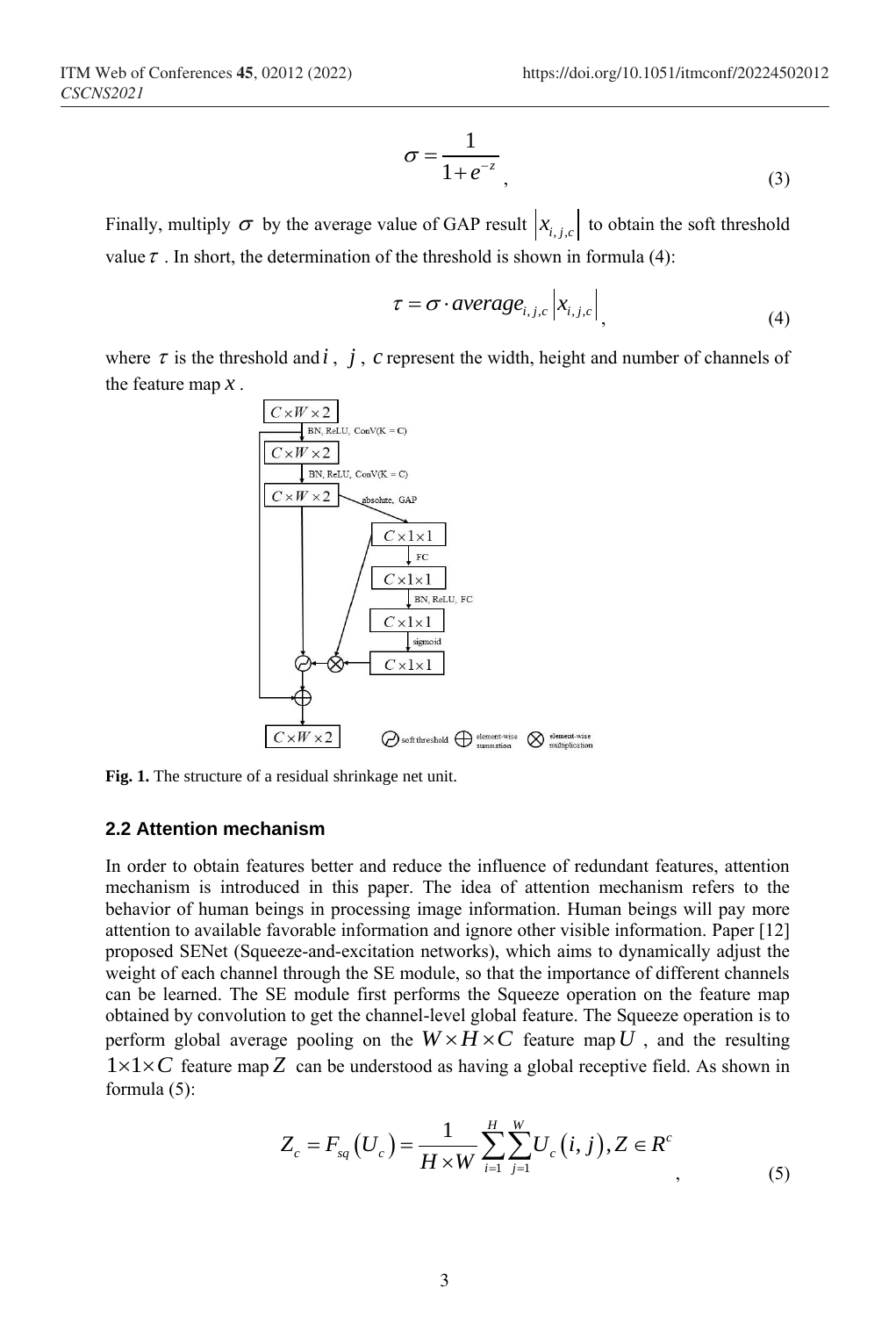Excitation of global feature *Z* is performed to get the weights for each channel through the linear layer and sigmoid activation function, and the weights are applied to each channel.

#### **2.3 Model building**

This paper proposed network structure is shown in Figure 2. The network structure is modified on the basis of ResNet34 and consists of input layer, denoising block, attention block and residual block. The denoising block contains the residual shrinkage structure as shown in Figure 1.That is, a soft threshold learning network is added to the residual block to reduce the noise. Each residual block consists of two convolution layers and two batch standardization layers. Convolution of input is equivalent to extracting signal features, and batch standardization layer accelerates network training. Attention blocks use SENet to learn the importance of each feature channel. The more useful information in the feature, the heavier the weight, and suppress the useless information. The result is output by the fully connected layer and the softmax function.



**Fig. 2.** Network framework

### **3 Experimental results and analysis**

The data of network training is generated by MATLAB simulation with reference to relevant modulation parameter standards and signal model. The specific parameters of the dataset are shown in Table 1. Five kinds of radar emitter signals with Gauss white noise are generated. The signal-to-noise ratio ranges from -20dB to -11dB and the step is 1dB. Under a given signal-to-noise ratio, each signal type generates 1024 samples as a training dataset uses to train the model, and generates 512 samples as a test dataset to verify the model.

| Parameter name   | Parameter value            |
|------------------|----------------------------|
| Signal type      | LFM, NLFM, FSK, OPSK, MPSK |
| Sample length    | 2048 Sampling point        |
| Sample dimension | [2048, 2]                  |
| SNR range        | $-20$ dB $\sim -11$ dB     |

**Table 1.** Structure of the dataset.

### **3.1 Analysis of algorithm simulation performance**

This section verifies the recognition performance of this model for five types of radar emitter signals, and compares it with the other two radar emitter signal recognition models based on depth residual network. Paper [9] uses an improved ResNet in which each residual block consists of three convolution layers and three batch standardization layers to enhance the feature extraction of radar emitter signal. Paper [10] uses the expanded residual network to ensure that no subtle features are lost to improve the recognition rate of radar emitter signal. Figure 3 shows the recognition accuracy of different algorithms in different SNRs. As shown in the figure, the overall recognition accuracy is positively correlated with SNR, and the recognition accuracy of signal increases with the improvement of SNR. Under the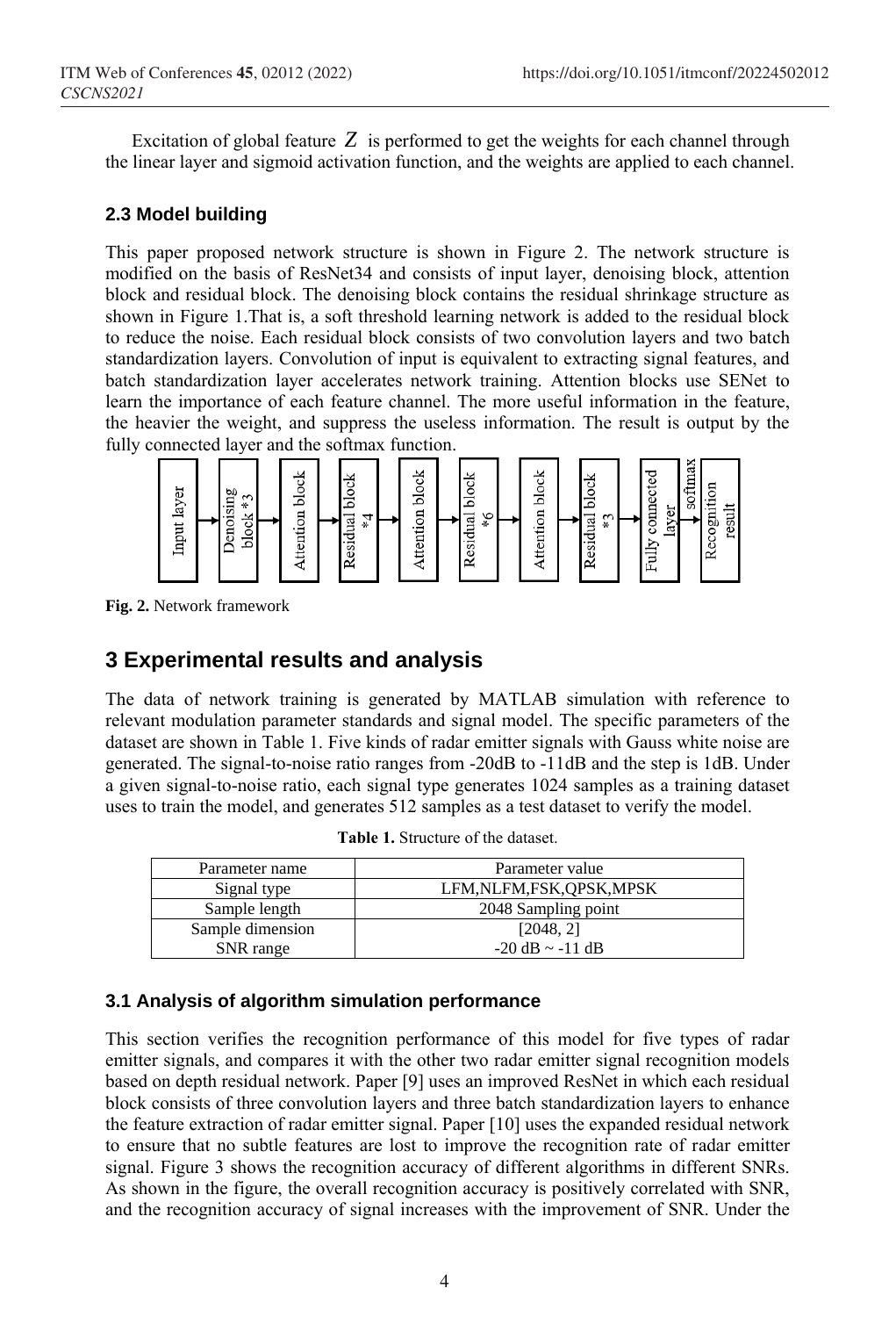same SNR, the accuracy of the algorithm in this paper is higher than that in Paper [9] and [10]. The results show that the algorithm has good anti-noise ability. When the SNR is greater than -16dB, the accuracy of the model in this paper is higher than 90%, and then the accuracy increases slowly.



**Fig. 3.** Comparison of sorting results of different algorithms.

Figure 4 shows the recognition accuracy of three algorithms for different signal types at different SNRs. It can be seen from Figure 4 that the algorithm in this paper performs better than the other two algorithms in the five signals with FSK and QPSK having the best recognition performance. LFM, MPSK, and NLFM perform poorly under extremely low SNR, but the recognition performance increases rapidly with the increase of SNR, indicating that these three types of signals are relatively sensitive to noise. When the SNR is -14dB, the accuracy rate also reaches more than 90%.



**Fig. 4.** Different radar signal recognition accuracy rate under different SNR

Figure 5 shows the recognition confusion matrix under the condition of SNR of -12dB using the algorithm in this paper. It can be seen from the figure that LFM is mainly mistaken for NLFM, and the corresponding NLFM is also mainly mistaken for LFM. Because LFM and NLFM are both frequency modulation signal, and some frequency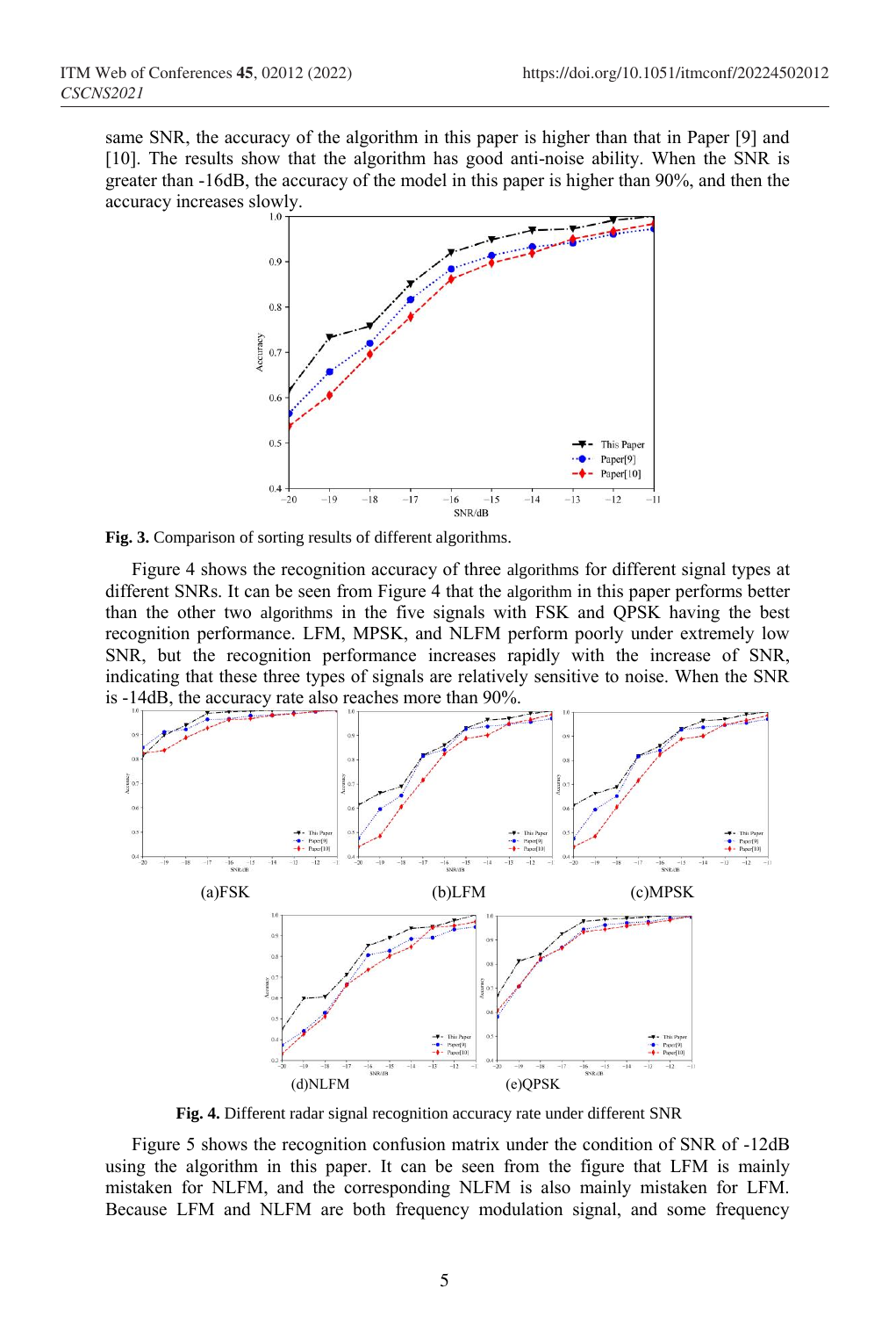information are interfered by strong noise. The loss and blurring of this small frequency information under low SNR conditions lead to confusion between signals.



**Fig. 5.** Confusion matrix of the algorithm this paper.

## **4 Conclusion**

This paper proposes a radar signal recognition algorithm based on an improved ResNet structure. A denoising unit is added to enhance the anti-noise ability of the network, which effectively solves the problem of feature extraction under low SNR and high signal quality requirement. The attention unit is integrated into the model to suppress redundant channels in the feature, which further improves the recognition progress of the neural network. Experimental results show that the model can realize high-precision recognition of different radar signals under the condition of low SNR, which provides a new idea for the recognition of radar signal under low SNR. In future work, we hope to propose a neural network based on small samples, which can further improve the accuracy of recognition while reducing training costs.

### **References**

- 1. Iglesias V, Grajal J , Royer P, et al. Real-time low-complexity automatic modulation classifier for pulsed radar signals[J]. IEEE Transactions on Aerospace and Electronic Systems, 2015, 51(1): 108-126.
- 2. Zhang M M, Liu Y A, Song P. Applications of Partial Connection Clustering Algorithm and Random Forest Algorithm in Radar Signal Sorting[J]. Laser & Optoelectronics Progress, 2019, 56(06): 236-243.
- 3. Chen K, Zhang S, Zhu L, et al. Modulation Recognition of Radar Signals Based on Adaptive Singular Value Reconstruction and Deep Residual Learning[J]. Sensors, 2021, 21(2): 449.
- 4. Qu Z, Mao X, Deng Z. Radar Signal Intra-pulse Modulation Recognition Based on Convolutional Neural Network[J]. IEEE Access, 2018, 6: 43874-43884.
- 5. He K, Zhang X, Ren S, et al. Deep residual learning for image recognition[C]//Proceedings of the IEEE Conference on Computer Vision and Pattern Recognition, June 26-July 1, 2016, Las Vegas, Nevada, USA, IEEE, 2016: 770-778.